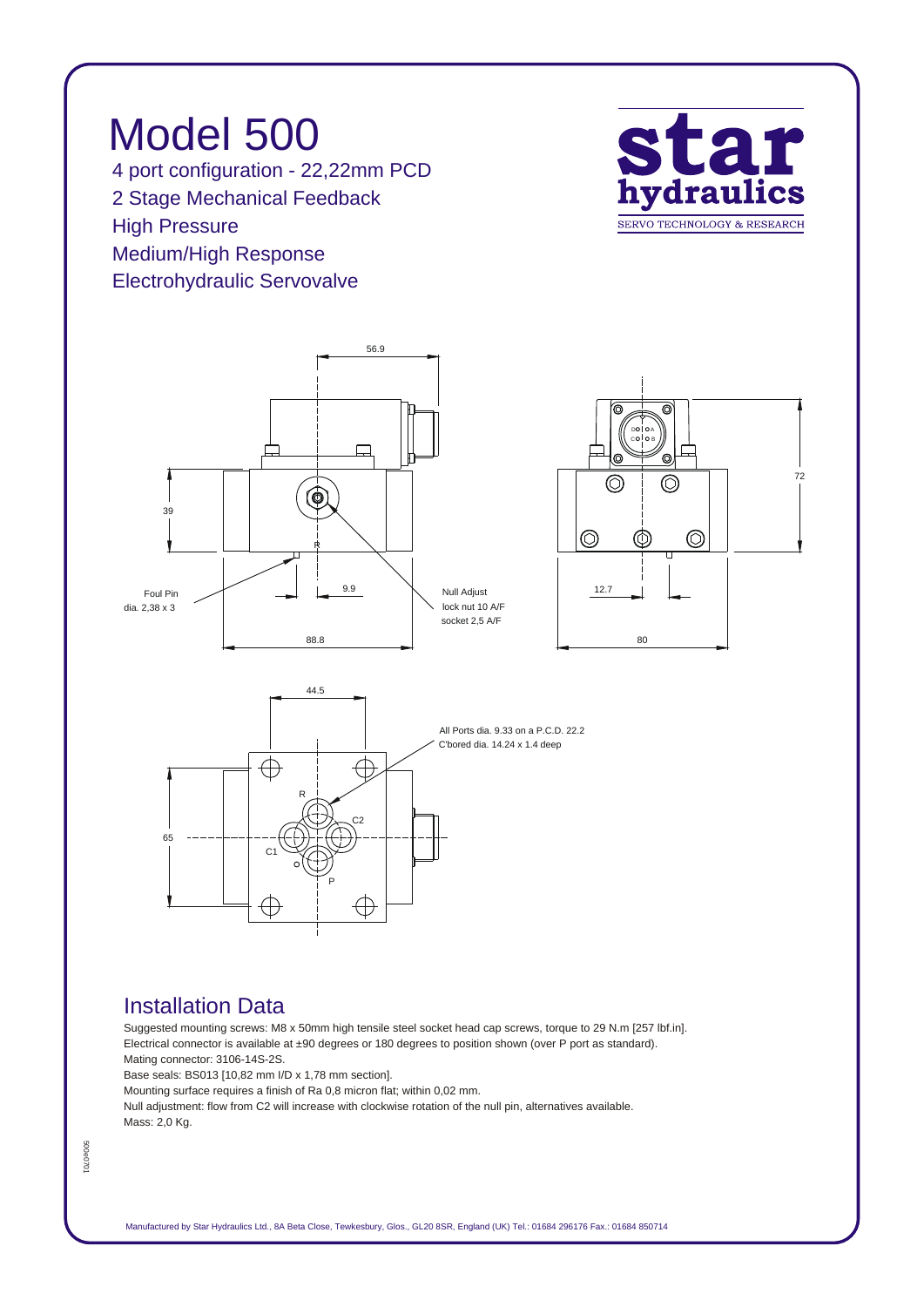## *Technical Specification*

| Threshold                       | < 0,5% without dither                                                     |
|---------------------------------|---------------------------------------------------------------------------|
| <b>Hysteresis</b>               | < 3,0% without dither                                                     |
| Null bias                       | $< 2,0\%$                                                                 |
| Null shift with                 |                                                                           |
| 40°C temperature change         | $< 2.0\%$                                                                 |
| 80% to 110% pressure change     | $< 2.0\%$                                                                 |
| Pressure gain                   | >30% supply pressure for 1% rated input signal,<br>can be as high as 100% |
| Supply pressure                 |                                                                           |
| minimum recommended             | 15 bar                                                                    |
| maximum continuous              | 315 bar (see external pilot supply version                                |
|                                 | for higher operating pressures)                                           |
| Proof pressure                  |                                                                           |
| at pressure port                | 150% max supply pressure                                                  |
| at return port                  | 100% max supply pressure                                                  |
| Burst pressure return port open | 250% max supply pressure                                                  |
| External leakage                | zero                                                                      |
| Operating temperature range     | -20 $^{\circ}$ C to +130 $^{\circ}$ C                                     |
| Fluid                           | Petroleum based mineral oil                                               |
|                                 | 10 to 110 cSt at 38°C                                                     |
| Seal material                   | Fluorocarbon                                                              |
|                                 | other materials on request                                                |
| Supply filtration recommended   | 15 micron absolute or better (Beta 15 > 75)                               |



*The nominal rated flow of a servovalve is the load flow under conditions of 100% electrical input and 70 bar total valve pressure drop. The load flow pressure characteristic closely approximates the theoretical square-root relationship of a sharp edged orifice (figure 1).*

*The flow tolerance for standard servovalves is ±10% of the nominal rated flow at ±100% input signal. Flow gain at null is determined by the relationship of the spool and bushing metering edges and may vary with standard production toleran ces, flow gain in the region of ±5% rated current from null may range from 50% to 200% of the nominal flow gain (figure 2).*

*The null leakage comprises of both pilot stage flow (tare leakage) and the second stage null leakage (table 1).*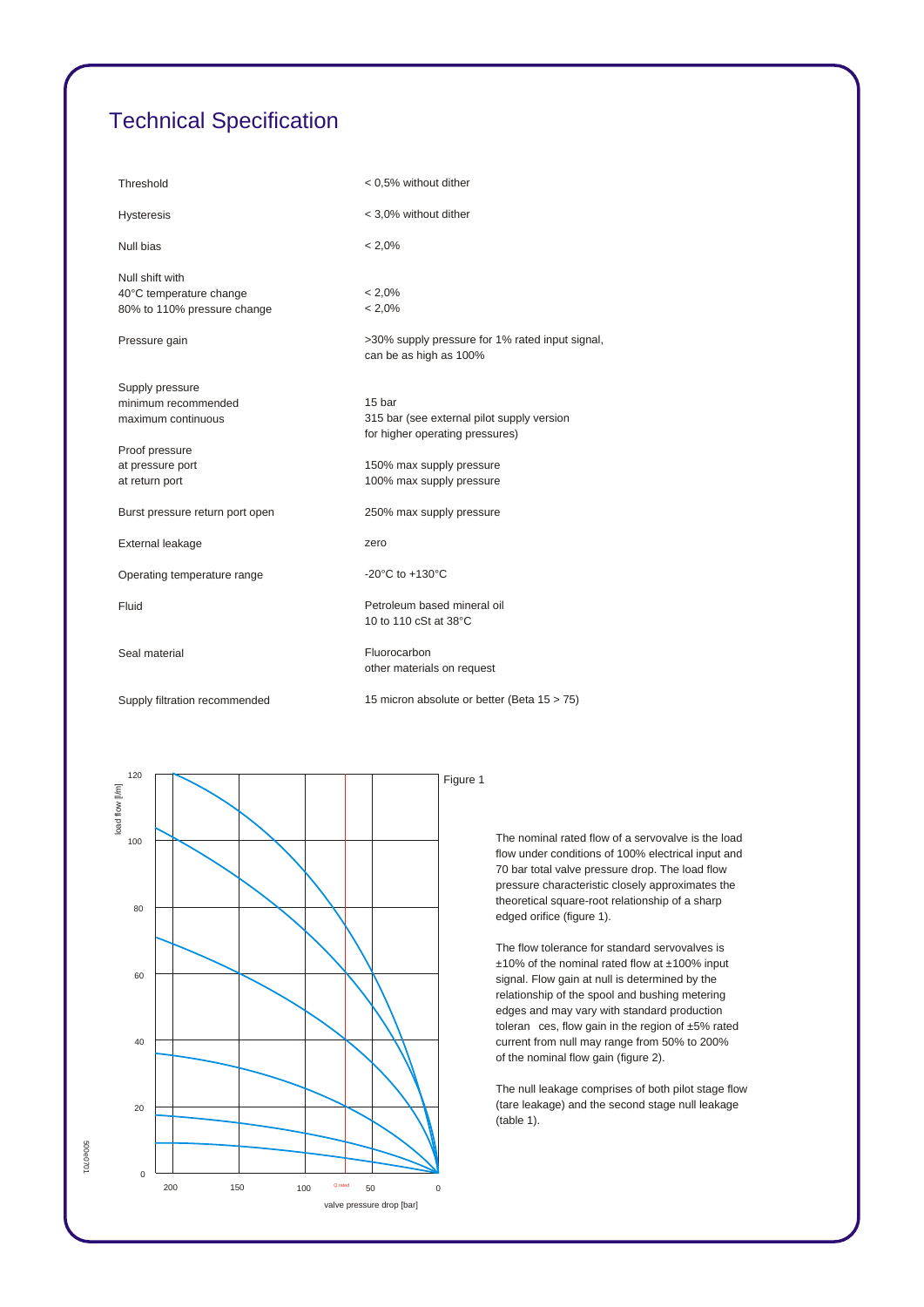

| Nominal flow ratings<br>at 70 bar differential<br>$[$ l/min $]$ | Null leakage<br>140 bar supply<br>[1/min] |
|-----------------------------------------------------------------|-------------------------------------------|
| 4                                                               | 1,0                                       |
| 10                                                              | 1,2                                       |
| 20                                                              | 1,6                                       |
| 40                                                              | 1,6                                       |
| 60                                                              | 1,6                                       |
| 75                                                              | 1,6                                       |

## *Electrical Characteristics*

| Coil Specification                           |                                 | Series                   |                                  | Parallel                 |                                  |
|----------------------------------------------|---------------------------------|--------------------------|----------------------------------|--------------------------|----------------------------------|
| Differential<br><b>Rated Current</b><br>[mA] | Resistance<br>per coil<br>[ohm] | Rated<br>Current<br>[mA] | Effective<br>Resistance<br>[ohm] | Rated<br>Current<br>[mA] | Effective<br>Resistance<br>[ohm] |
| 10                                           | 1000                            | 5                        | 2000                             | 10                       | 500                              |
| 15                                           | 200                             | 7,5                      | 400                              | 15                       | 100                              |
| 20                                           | 1200                            | 10                       | 2400                             | 20                       | 600                              |
| 30                                           | 300                             | 15                       | 600                              | 30                       | 150                              |
| 30                                           | 800                             | 15                       | 1600                             | 30                       | 400                              |
| 40                                           | 80                              | 20                       | 160                              | 40                       | 40                               |
| 60                                           | 40                              | 30                       | 80                               | 60                       | 20                               |
| 80                                           | 22                              | 40                       | 44                               | 80                       | 11                               |
| 100                                          | 27                              | 50                       | 54                               | 100                      | 13,5                             |
| 200                                          | 22                              | 100                      | 44                               | 200                      | 11                               |
| 400                                          | 22                              | 200                      | 44                               | 400                      | 11                               |

*Coil ratings are specified in terms of the differential rated current [mA] and the resistance per coil [ohm]*

*External connections for standard polarity (flow out of C2) are:- Parallel coil configuration: link A to C & B to D : A & C +ve, B & D -ve Series coil configuration: B & C linked : A +ve, D -ve* Single coil configuration: A +ve, B -ve or C +ve, D -ve **Figure 3** Figure 3